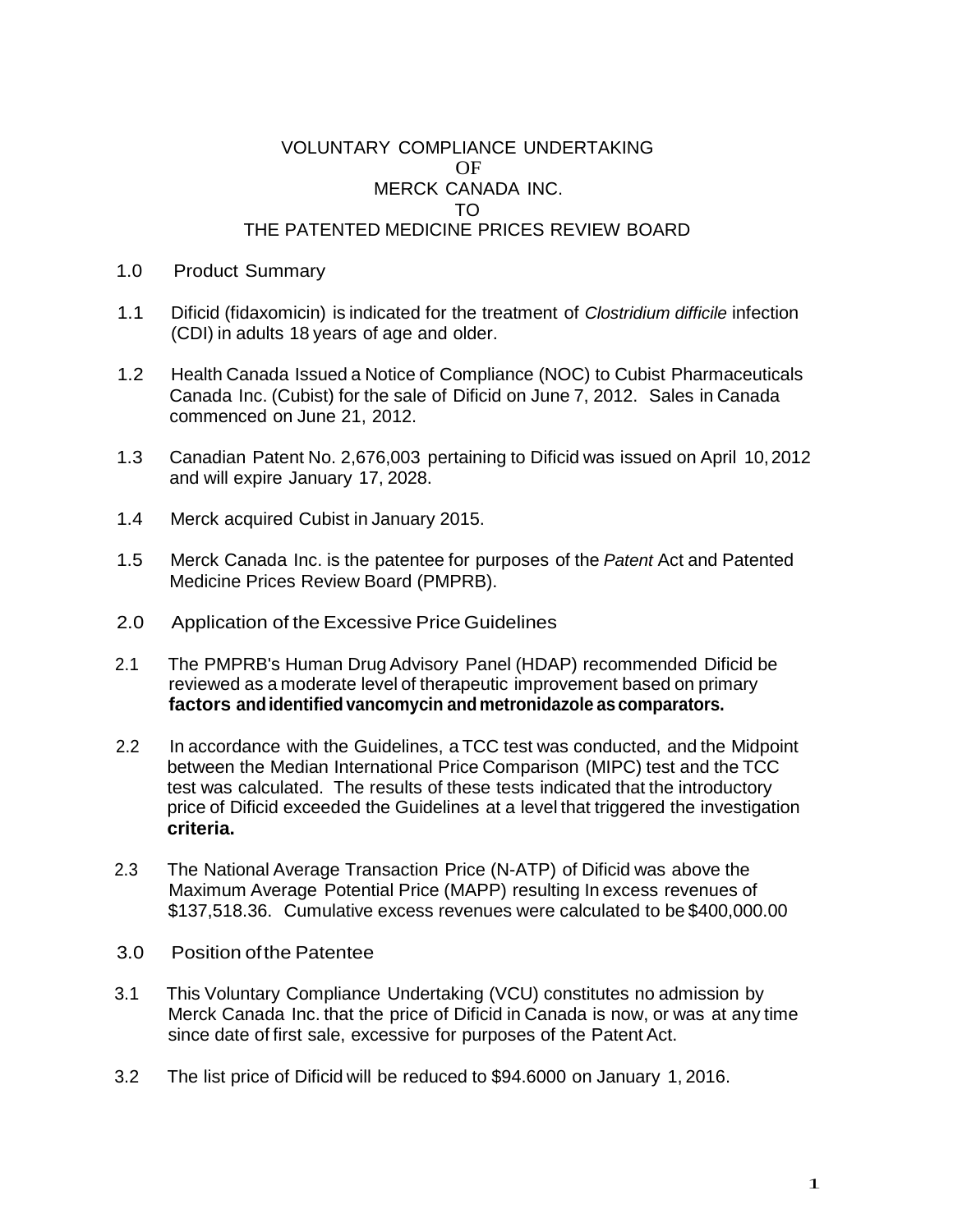| Country               | <b>Class of Customer</b>                                  | Local Price | 36-month Exchange Rate* | Price (\$CDN)* |
|-----------------------|-----------------------------------------------------------|-------------|-------------------------|----------------|
| <b>Itafy</b>          | Wholesaler                                                | 75 (EURO)   | 1.3859                  | \$104          |
| <b>Italy</b>          | Retail                                                    | 79 (EURO)   | 1.3859                  | \$109          |
| Sweden                | Retall                                                    | 719 (SEK)   | 0.1558                  | \$112          |
| <b>Switzerland</b>    | Wholesaler                                                | 97 (CHF)    | 1.1660                  | \$113          |
| <b>United Kingdom</b> | Retail                                                    | 68 (GBP)    | 1.7210                  | \$116          |
| Germany               | Wholesaler                                                | 87 (EURO)   | 1.3859                  | \$121          |
| Germany               | Retail                                                    | 89 (EURO)   | 1.3859                  | \$123          |
| <b>USA</b>            | FSS                                                       | 85 (USD)    | 1.0830                  | \$92           |
| <b>USA</b>            | Wholesaler                                                | 165 (USD)   | 1.0830                  | \$179          |
|                       | *Based on 36-month average exchange rate ending June 2015 |             |                         |                |

3.3 The list prices as of June 2015 of the seven PMPRB international comparator **countriesare;**

- 4.0 Terms of the Voluntary Compliance Undertaking **(VCU)**
- 4.1 In order to ccmply wtth the Guidelines, Merck Canada Inc. agrees to undertake the following:
- 4.1.1 To agree that 2016 National Non-Excessive Average Price (N-NEAP) of Dificid is \$94.6000
- 4.1.2 To reduce the price of Dificld 200 mg tablet on January 1, 2016;
- 4.1.3 To offset cumulative excess revenues received by Merck Canada Inc. by making a payment to Her Majesty In right of Canada in the amount of \$400,000.00 within 30 days of the acceptance of this VCU;
- 4.1.4 Wtthin 15 days of the price reduction, to provide notification to customers that the price reduction of Dificid was for purposes of ensuring adherence to the Guidelines, include a reference to the PMPRB website for the complete text of this VCU, and provide copies of such notifications to Board Staff.
- 4.1.5 To file evidence with Board Staff within 30 days of the price reduction to ensure that the prices of Dificid have been reduced in a manner consistent with the tenns of this VCU; and
- 4.1.6 To ensure that the price of Dificid remains within the Guidelines in all future periods during which Dificid is under the PMPRB's jurisdiction.